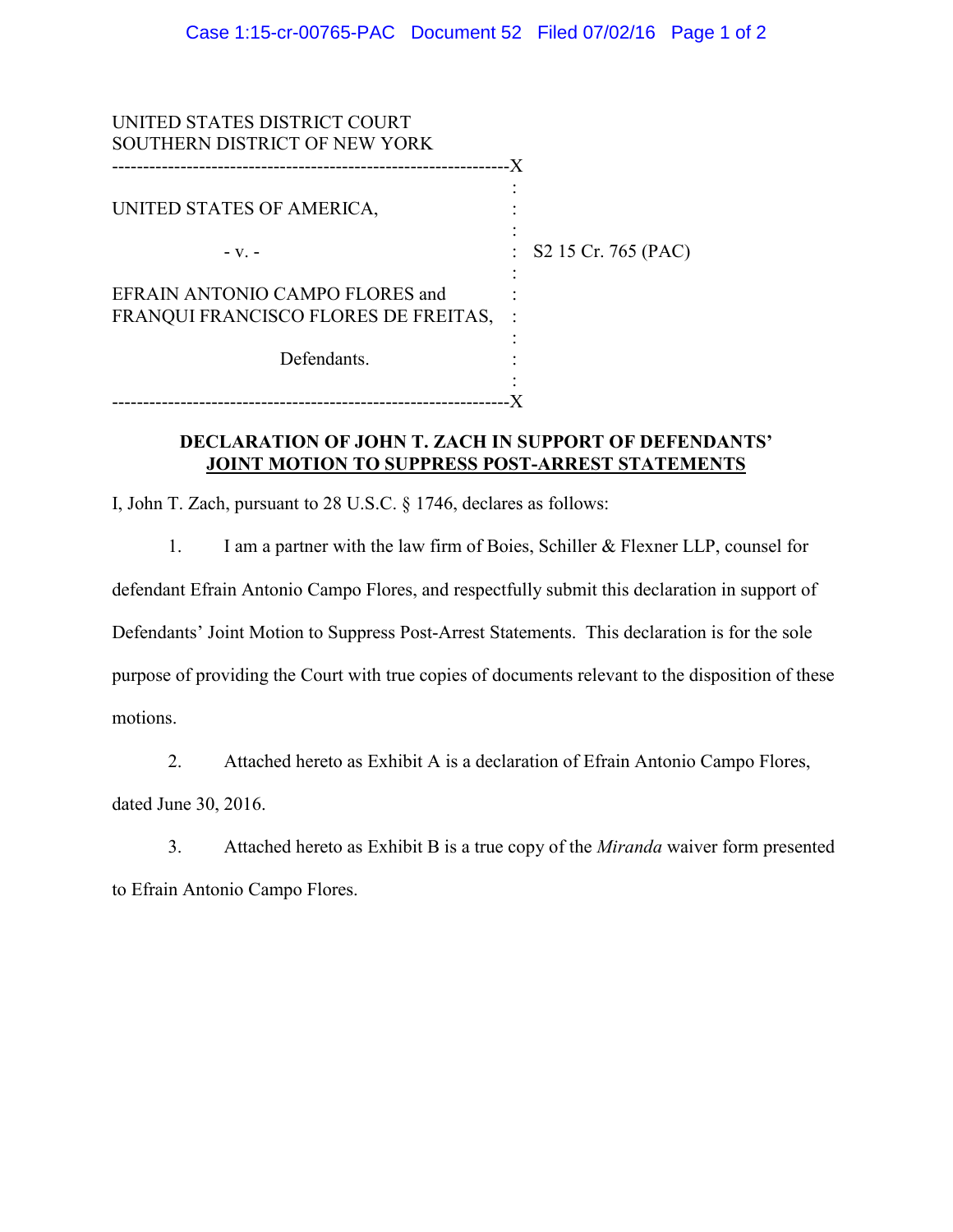### Case 1:15-cr-00765-PAC Document 52 Filed 07/02/16 Page 2 of 2

4. Attached hereto as Exhibit C is a true copy of the Initial Appearance Form for

Efrain Antonio Campo Flores, dated November 12, 2015.

I declare under penalty of perjury that the foregoing is true and correct.

Dated: New York, New York July 1, 2016

> $\overline{\mathcal{L}}$  , and the set of the set of the set of the set of the set of the set of the set of the set of the set of the set of the set of the set of the set of the set of the set of the set of the set of the set of the s /s/ John T. Zach

John T. Zach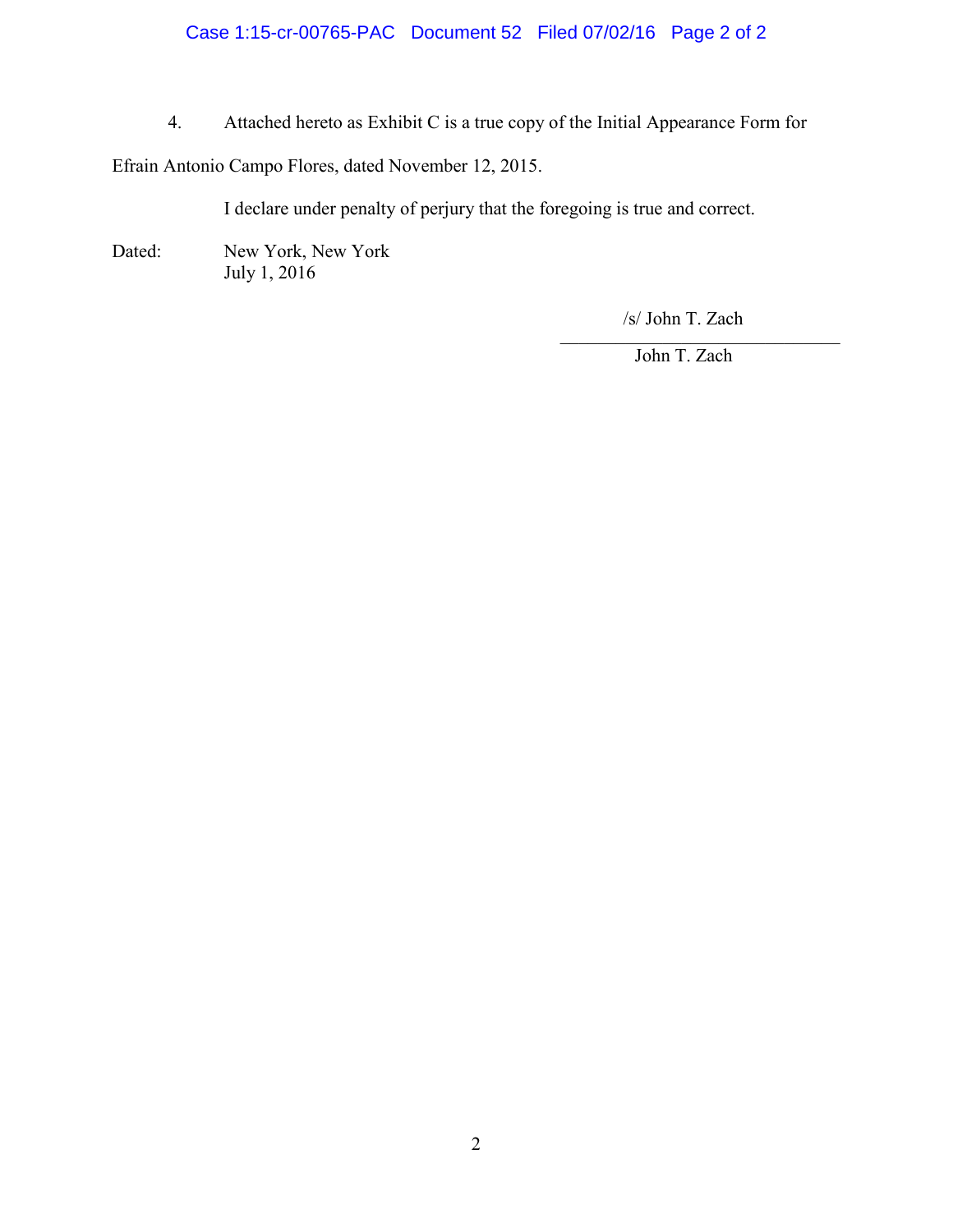Case 1:15-cr-00765-PAC Document 52-1 Filed 07/02/16 Page 1 of 5

# **EXHIBIT A**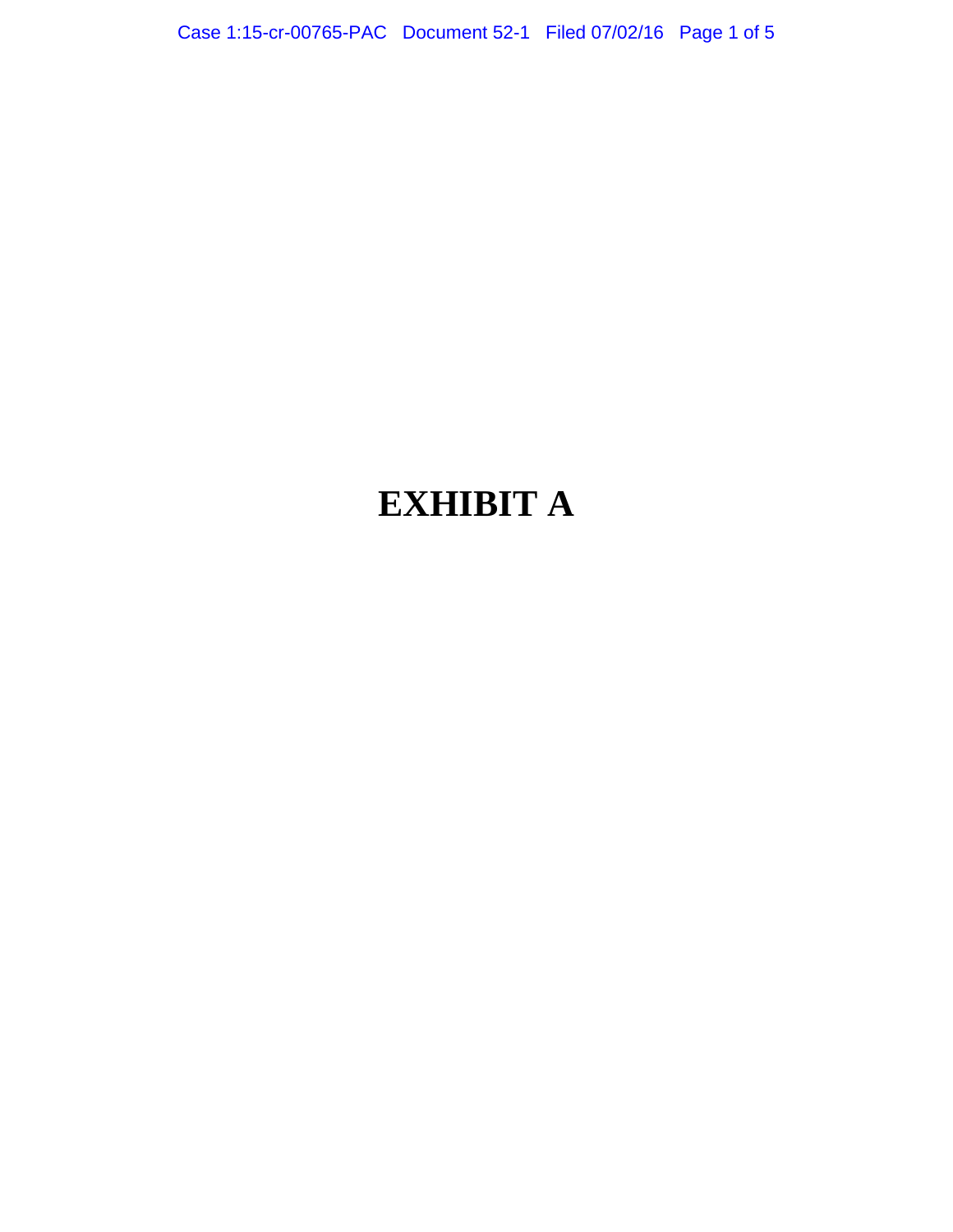| UNITED STATES DISTRICT COURT<br><b>SOUTHERN DISTRICT OF NEW YORK</b>        |                      |  |
|-----------------------------------------------------------------------------|----------------------|--|
| UNITED STATES OF AMERICA                                                    |                      |  |
| V.<br>EFRAIN ANTONIO CAMPO FLORES,<br>FRANQUI FRANCISCO FLORES DE FREITAS.: | No.: 15-CR-765 (PAC) |  |
| Defendants.                                                                 |                      |  |
|                                                                             |                      |  |

### DECLARATION OF EFRAIN ANTONIO CAMPO FLORES IN SUPPORT OF MOTION TO SUPPRESS POST-ARREST STATEMENTS

Pursuant to 28 U.S.C. § 1746, I hereby declare as follows:

- $1.$ On the morning of November 10, 2015, I traveled from Caracas, Venezuela to Port-au-Prince, Haiti by airplane. I flew on the plane with, among others, my cousin Franqui Francisco Flores de Freitas. When I arrived in Haiti that morning, I travelled to a nearby hotel for a meeting.
- $2.$ While at the meeting, numerous armed men stormed into the room. The men were dressed in military uniforms and wore masks. They did not, however, have any insignias on their uniforms. They did not say who they were or what they were doing there. The men forcibly seized myself and my cousin and handcuffed both of us. As they did this, the men did not tell us why we were being seized, where we were being taken, or what they were going to do with us. At this point, I was struck with extreme fear. I believed that these men were kidnapping us and possibly planning to kill us. Given my familial relationship with senior members of the Venezuelan government, I believed that we were potential targets for an extortionate scheme or other violent attempt at retribution against my family and country.
- $3.$ Outside the hotel, my cousin and I were put in separate vehicles. We were transported by the men who seized us to what appeared to be a nearby house. We were not told why we were being taken to the house and I did not observe any written signs indicating where we were or the function served by the house. On the way from the hotel to the house, I was placed in the back of a vehicle. One of the men who seized us who was sitting next to me had the butt of his rifle on the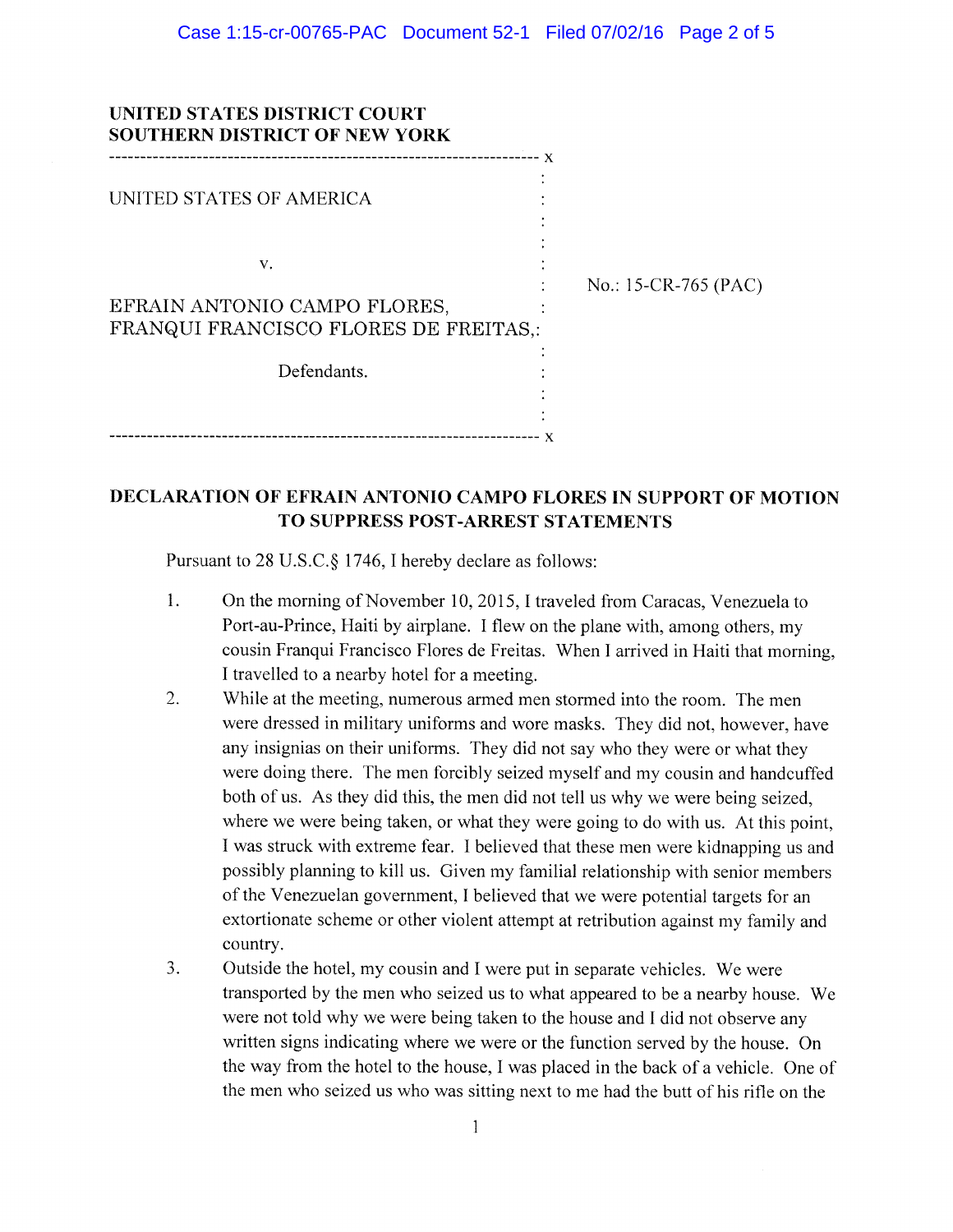#### Case 1:15-cr-00765-PAC Document 52-1 Filed 07/02/16 Page 3 of 5

floor and the barrel pointed at my head. I repeatedly asked the man to move the barrel away from me because I felt threatened by it. He refused to do so. My hands were cuffed in front and I used them to push the barrel away from me. The man then grabbed my throat and threatened me. Once inside the house, I was taken away from my cousin and told to remain quiet. I was still handcuffed. The men continued to not identify who they were and I was held for what seemed to be a number of hours in the house. During the time in the house, my fears that we were being kidnapped and were perhaps going to be killed grew.

- Thereafter, the men who had seized us took me and my cousin to what appeared  $\overline{4}$ . to be a police station. At the police station, my picture was taken by someone using a camera phone. The police also demanded that I sign a form. I refused to sign it because I did not know what it was for. I was then made to provide fingerprints. However, none of the police officers would tell me what was happening or why we had been seized. I asked the officers a number of questions, but they would not respond to me and instead remained silent. I was not permitted to make a phone call. While I was in the police station, a man in civilian clothes walked up to me and said, in English, "today is a bad day for you." He then started to laugh. I had no idea who the man was when he approached me at the police station, but I later learned that he was a DEA agent. I found all of this to be highly unusual and it further convinced me that this was likely a kidnapping.
- $5<sub>1</sub>$ We were then driven to the airport where there was a plane waiting. In front of the plane six additional men were present and wearing civilian clothes. These six individuals did not indicate who they were and I did not observe any markings indicating where they were from. The men who transported us to the airport did not tell us what was happening and they did not tell us who these six men were. This again added to my fear and disorientation. Someone then stated that we were being taken back to Venezuela. This caused me to further fear that I was being kidnapped.
- 6. We were then turned over to the six men who were at the airport. The handcuffs we had been restrained with were removed and we were placed in a new set of handcuffs. At this point, our waists were also restrained and our legs put in shackles. We were placed on the plane and the six men also boarded the aircraft.
- $7.$ The plane took off. My cousin and I remained shackled and handcuffed and no one was telling us where we were going or what would be done with us. My fear and confusion over what was happening grew and I began to tremble and shake. After we were in the air for what seemed to be a significant period of time, one of the men approached us and told us that they were agents from the DEA and that we had been charged with conspiring against the United States. The man, who I later learned was Special Agent Gonzalez, spoke to us in Spanish. He further told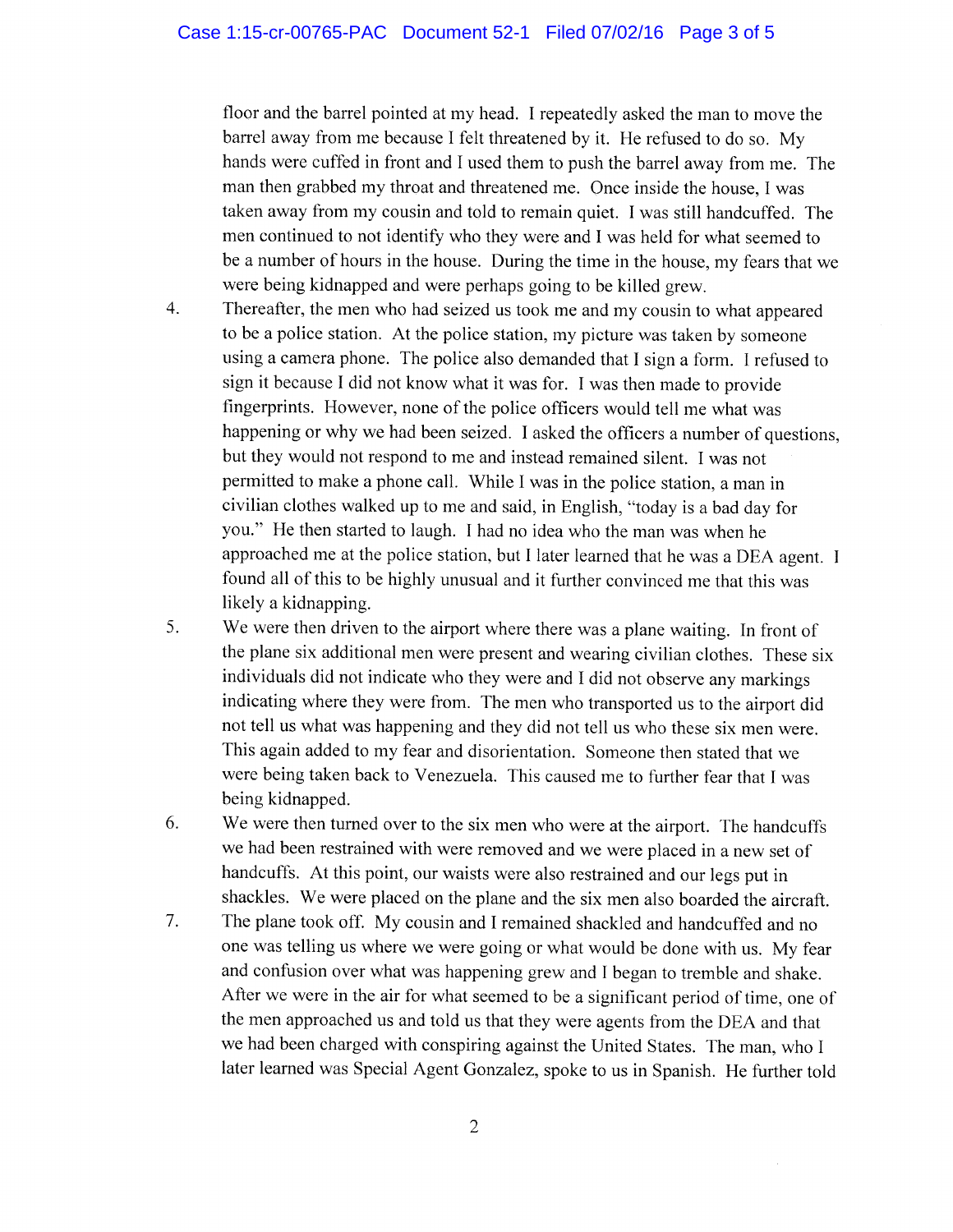us that we were facing ten years to life in prison and that we would likely die in prison if we did not cooperate.

- Special Agent Gonzalez then asked me whether I would speak with them. I was 8. petrified and in fact believed I might die in a United States prison if I did not talk to the agents. I was then taken away from my cousin and moved into a different part of the plane.
- 9. I was questioned by Special Agent Gonzalez for what seemed to me to be a substantial period of time. At this point, I was not advised of any of the rights set forth in the Miranda waiver that was later given to me. During this examination, I was questioned about, and gave answers to, a number of topics. Among other things, I was asked about various meetings I attended and statements that I made in connection with what the agents described as the conspiracy that I was charged with. I was asked about the roles of various individuals in that conspiracy. I was shown various photographs and asked to identify individuals who appeared in them. I was also asked about specific other individuals who the agents claimed were involved in narcotics trafficking in Venezuela. The agents also questioned me about my family and their involvement in Venezuelan politics. I was also asked various questions about my cousin's involvement in the events leading up to our arrest. After this questioning, I was told that I should cooperate with the agents.
- In addition, prior to being advised of any Miranda warning, I was also told that if 10. I did not cooperate I would not see my family for many years and that my infant children would not get to know me. The agents made a joke that my children did not need me around anyway. At this point I began to shake and cry out of fear. I did not understand what was happening to me, why I was being taken to the United States, nor how I had done anything wrong against the United States.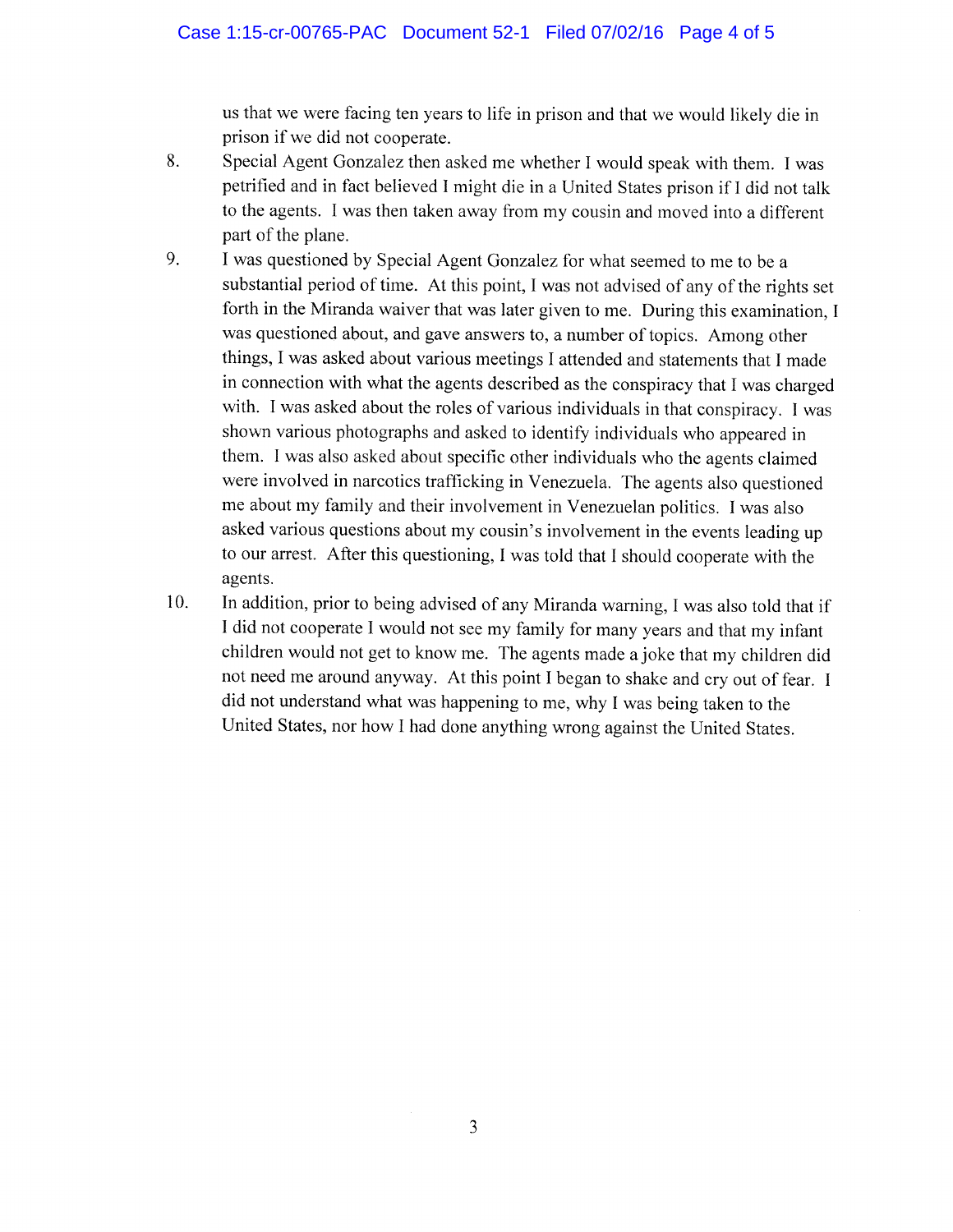#### Case 1:15-cr-00765-PAC Document 52-1 Filed 07/02/16 Page 5 of 5

- 11. The agents then presented me with the Miranda form and I signed it. After I signed it, I spoke with them for what seemed again to be a substantial amount of time. During that time period, we discussed many of the same topics that we spoke about prior to me signing the form. I was handcuffed and shackled this entire time.
- 12. When the plane landed, we were in New York. I had never been to New York before in my life.

DATED: June 30, 2016

Efrain Antonio Campo Flores, Defendant Sworn and subscribed before  $Jw230,2016$ ne this day

**JOSEPH M. CAIAZZO** Notary Public, State of New York NO. 01CA6194440 Qualified in Kings County Commission Expires September 29, 2016

Nancy Adler, Interpreter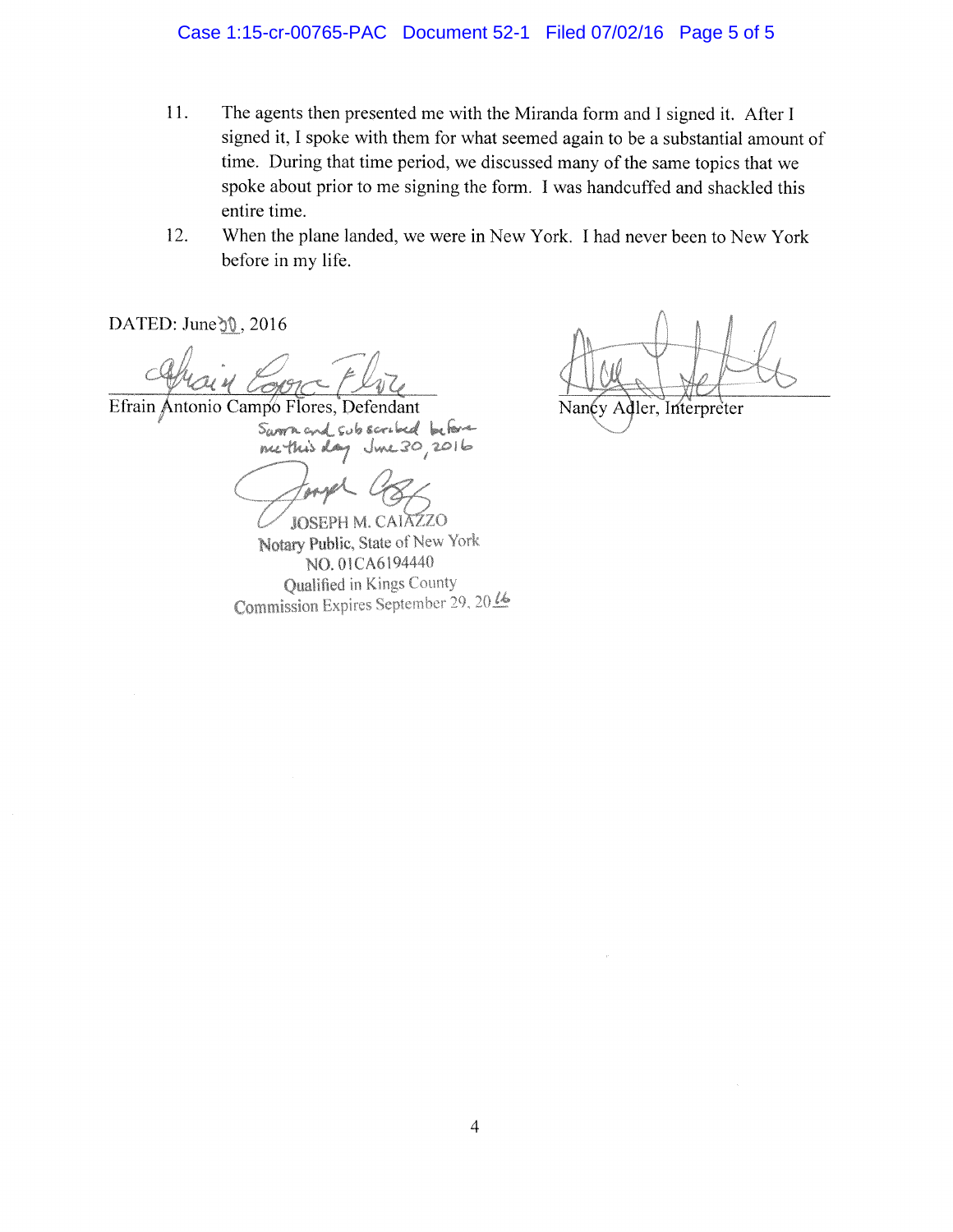Case 1:15-cr-00765-PAC Document 52-2 Filed 07/02/16 Page 1 of 2

# **EXHIBIT B**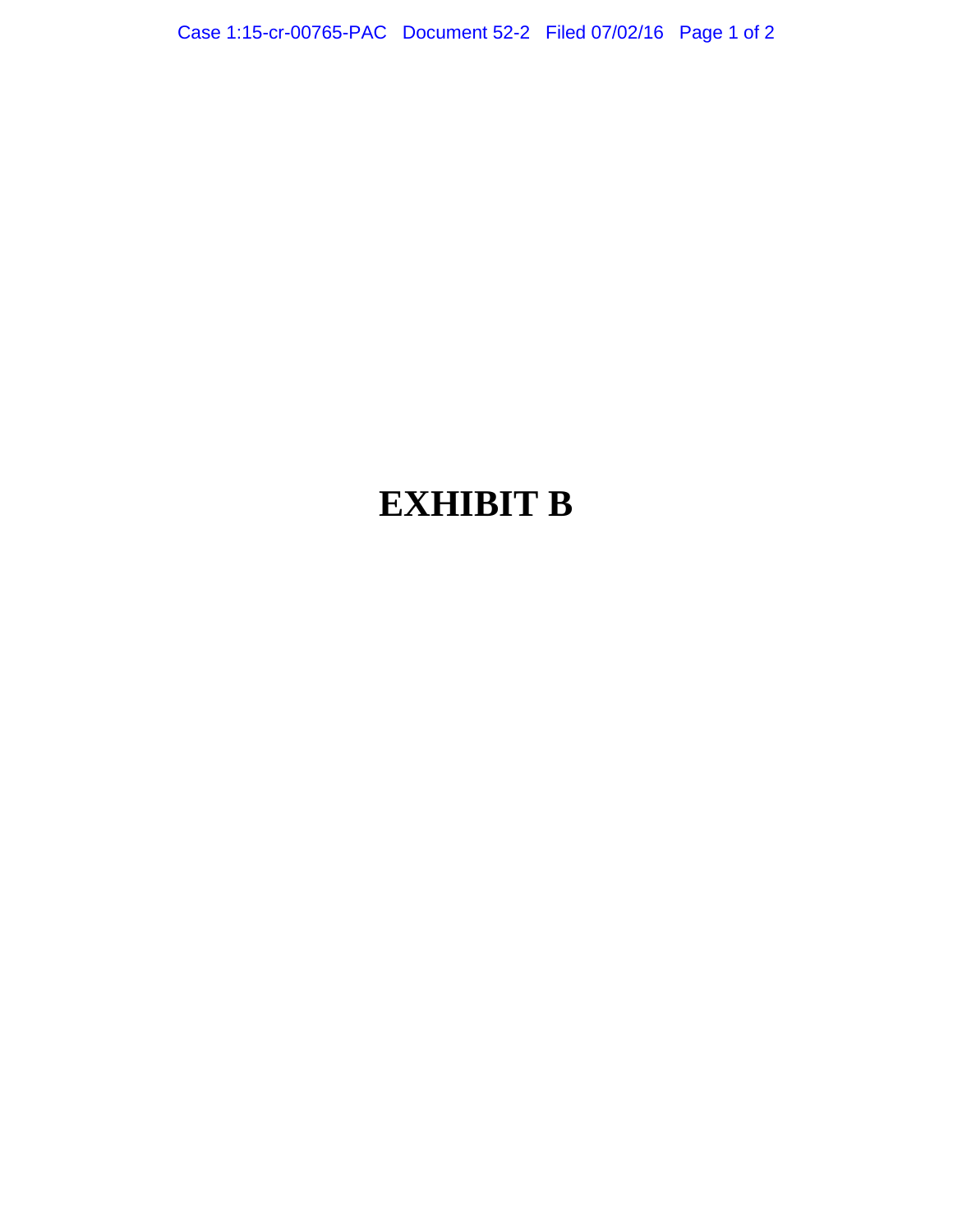Case 1:15-cr-00765-PAC Document 52-2 Filed 07/02/16 Page  $2\theta$   $2\sqrt{}$ . **ADVER ENCIA DE DERECHOS** 

| Lugar  |                |  |
|--------|----------------|--|
| Fecha: |                |  |
| Hora:  | $\Omega_{\mu}$ |  |

## Antes de hacerle cualquier pregunta, usted tiene que entender sus derechos:

Usted tiene el derecho de permanecer en silencio.

Cualquier cosa que usted diga puede ser usada en su contra ante un tribunal.

Antes de hacerle cualquier pregunta usted tiene el derecho de consultar un abogado.

Usted tiene el derecho de tener un abogado presente durante el interrogatorio.

De no poder pagar los servicios de un abogado, y si usted lo desea, se le nombrará<br>uno antes de hacerle cualquier pregunta.

¿Ha entendido sus derechos?

¿Esta dispuesto a contestar algunas preguntas?

## **RENUNCIA DE DERECHOS**

The leido o F se me han leido los derechos arriba mencionados y entiendo cuales son mis derechos. En este momento estoy dispuesto a contestar libre y voluntariamente cualquier pregunta sin la presencia de un abogado.

Firma Alfred Ofly

| Testigo: |  |
|----------|--|
| Testigo: |  |
| Hora:    |  |

FORM DEA-13 b(4-06)<br>Spanish Version

 $\overline{\nu}$ 

rt

rC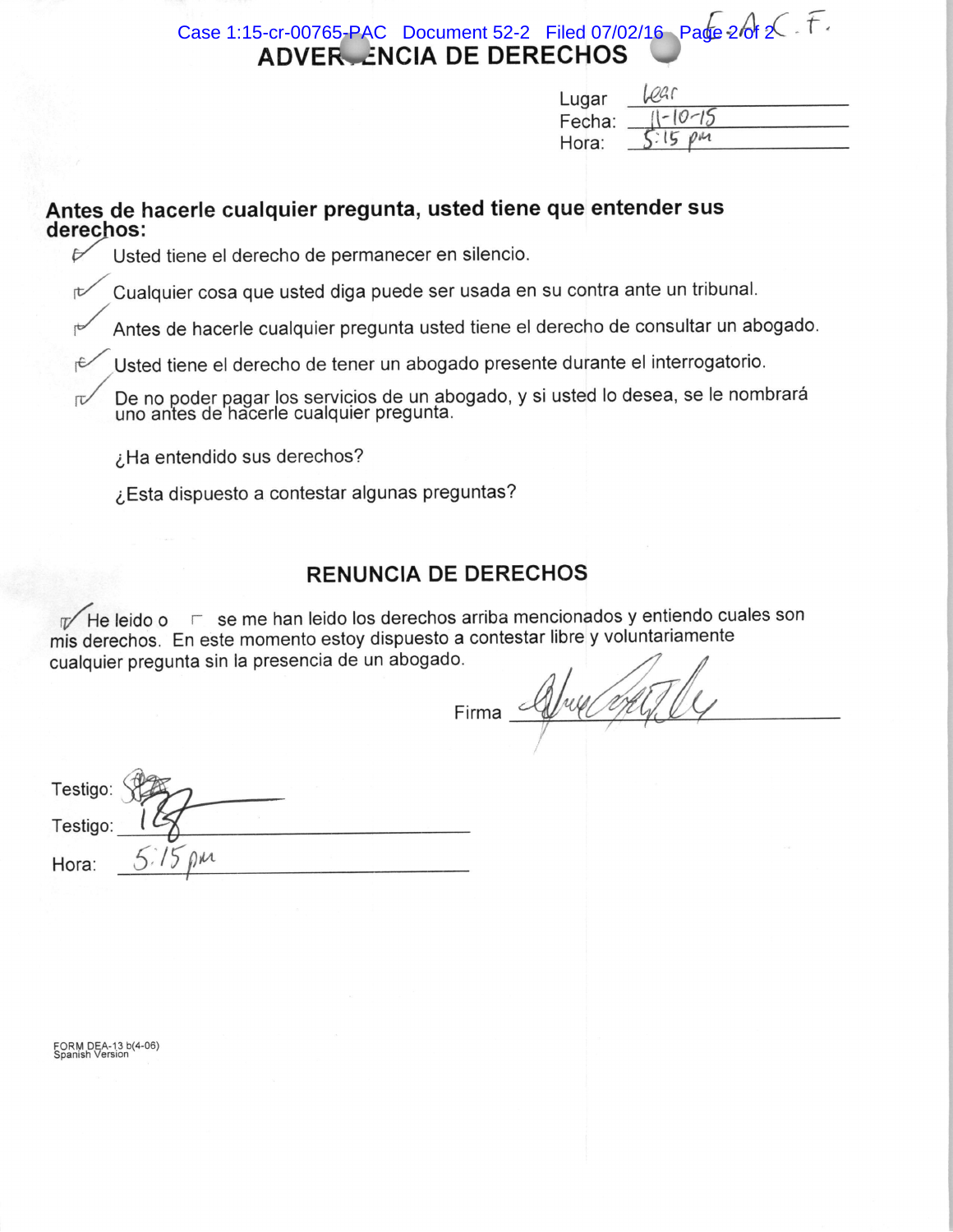Case 1:15-cr-00765-PAC Document 52-3 Filed 07/02/16 Page 1 of 2

# **EXHIBIT C**